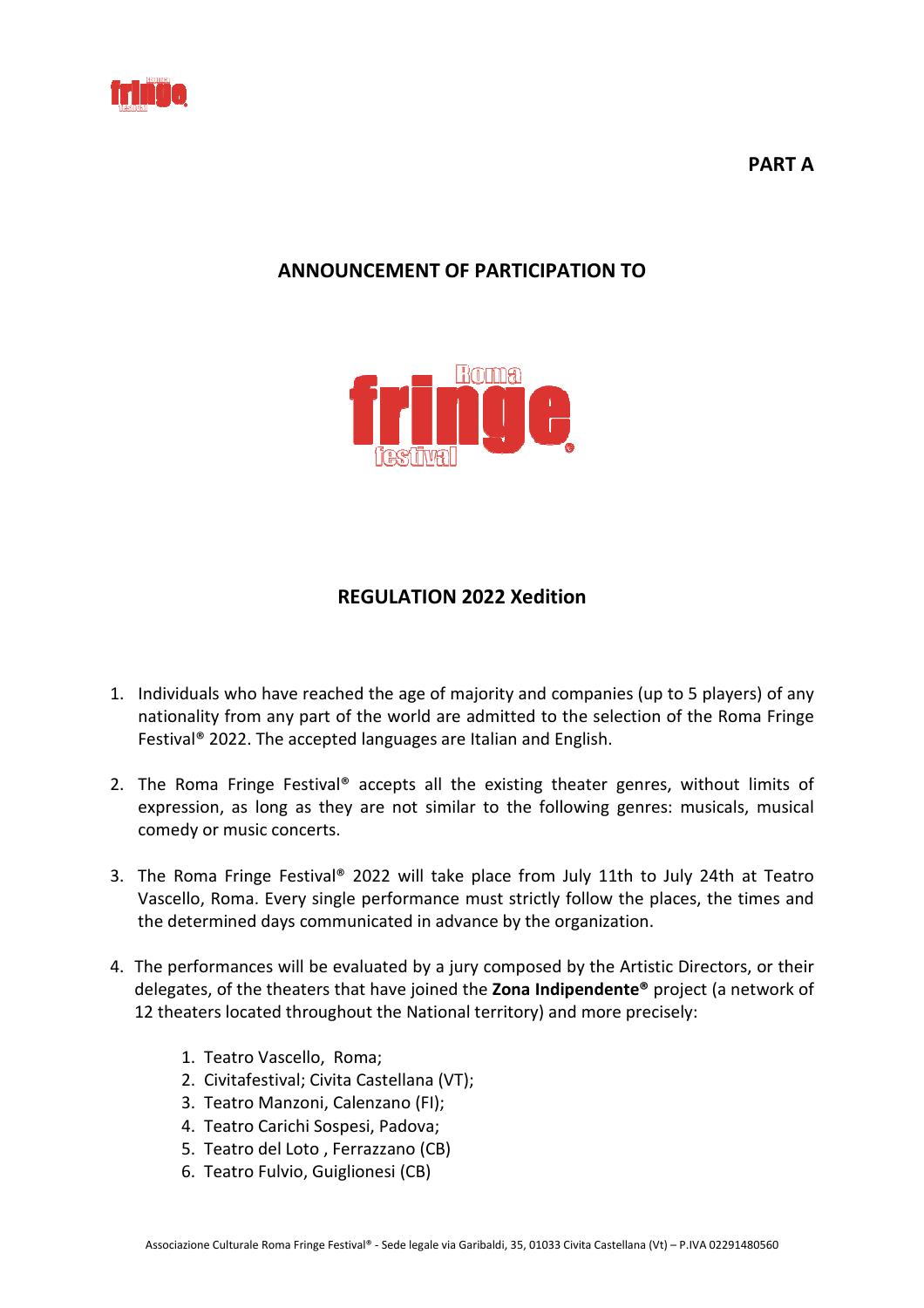

- 7. Teatro delle Temperie, Calcara (BO);
	- 8. TMO, Palermo;
- 9. Teatro Verdi, Muggia Muggia (TS);
- 10. Piccolo Teatro della Città di Catania;
	- 11. Teatro Nest, Napoli;
- 12. Kitchen Teatro Indipendente, Vicenza;
- 5. The final will take place on July 26th at the Teatro Vascello in Roma. The 3 projects that have passed the preliminary phase will enter the final. The jury that will decide the winner of the Roma Fringe Festival® 2022 is composed of high-profile and well-known personalities. This jury is composed exclusively of: Manuela Kustermann (president of **the jury), Raffaella Azim, Azim, Pierpaolo Sepe, Valentino Orfeo, Italo Moscati, Pasquale**  Pesce, Antonio Rezza e Flavia Mastrella, Ferruccio Marotti.
- 6. Each individual artist or company must follow the registration dates of each phase of the selection (The date of the e-mail will serve as proof). The judgment and the evaluations of the juries are unquestionable and unappealable.
- 7. Once selected, the company must independently manage the space (stage, lights, sound) provided by the Roma Fringe Festival® to make the best possible performance in accordance with the means means made available and the organization's directives directives.
- 8. Each individual artist or company will be paid 30% of the entire entire collection of its performance, net of taxes and fees. It is excluded from the distribution the proceeds of **the final evening scheduled scheduled for July 26th.**
- 9. Each individual artist or company will independently manage their fiscal situation. The public price of the single ticket for a show will be  $\epsilon$  10.00.
- 10. The production of the Roma Fringe Festival® 2022 will retain a 70% share of the collection as a proportional reimbursement for the production of the event.
- 11. If the script and/or the incidental music are subjected to the copyright protection (in Italy there is the SIAE), any cost will be fully covered by the Roma Fringe Festival® Organization.
- 12. With the regard to the Government's provisions to prevent the Covid 19 spread, which provide for the closure of the theaters, in the event that will be prevented the performances with the presence of the public, the entire program of the Roma Fringe Festival will be broadcast in free streaming (prior release form) and will not be paid any collection to the companies.
- 13. For the two performances planned for the competition, each artist/technician (a maximum of 5) of each company will be regularly hired according to the Contract of minimum wage (Inps ex Enpals and Paycheck). In the event that that the Roma Fringe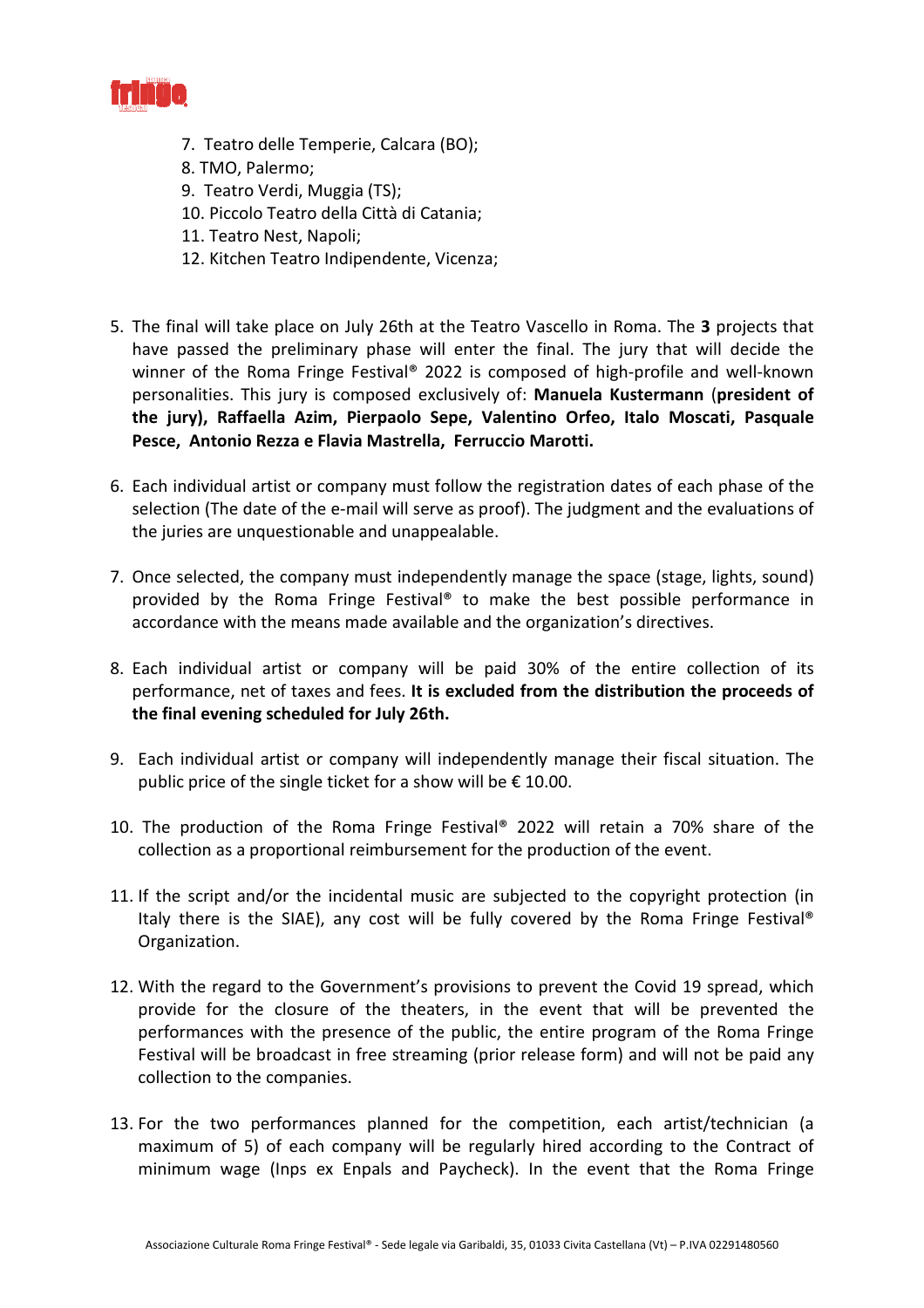

Festival® takes place in Streaming each artist/technician of the company will be regularly hired only for one performance.

- 14. For each individual artist, technician, companion who is part of the Company, it is mandatory to make the swab and to present a self-certification with an attached copy of the report indicating the negativity to the covid -19.
- 15. Each individual artist and each company, once selected, must comply with the rules of the Roma Fringe Festival® 2022. The festival management reserves the right to exclude an artist or the entire company, if they intentionally damage, in any way, the other participants and/or the image of the festival itself.

# **SELECTION PHASES**

#### **FIRST STAGE (deadline May 31st 31st 2022)**

The Roma Fringe Festival® will select theatrical projects of any kind as long as they are not similar to the following genres: musicals, musical comedy or music concerts. The live music accompaniment and the use of musical bases for the sole function of "musical score" is allowed.

The proposals will be selected through the main criteria listed below, in order of importance:

- Originality of the play
- Quality of the staging project
- Cultural interest

#### The theatrical projects must have never been represented in Roma.

The text must be original, not all classic texts or those belonging to a known repertoire will **be taken into consideration.**

#### The shows offered must have a duration of less than or equal to 50 minutes.

For the 2022 edition of the Roma Fringe Festival<sup>®</sup> is confirmed the section: Fringe Tube. This new section that runs parallel the main competition includes the selection of unpublished projects and proposals that starting from the theatrical languages (writing, directing, dance, acting, interplay of languages) are conceived and designed for an exclusive broadcast on specific Streaming platforms or TV channels (terrestrial, digital or web).

The projects won't have to be the simple adaptations of performances, but works in which intertwining the theatrical languages and the artistic idea with this new ways of fruition. For the selected project, at the exclusive and unquestionable judgment of the jury, the Roma Fringe Festival will make available the production necessary to the realization and will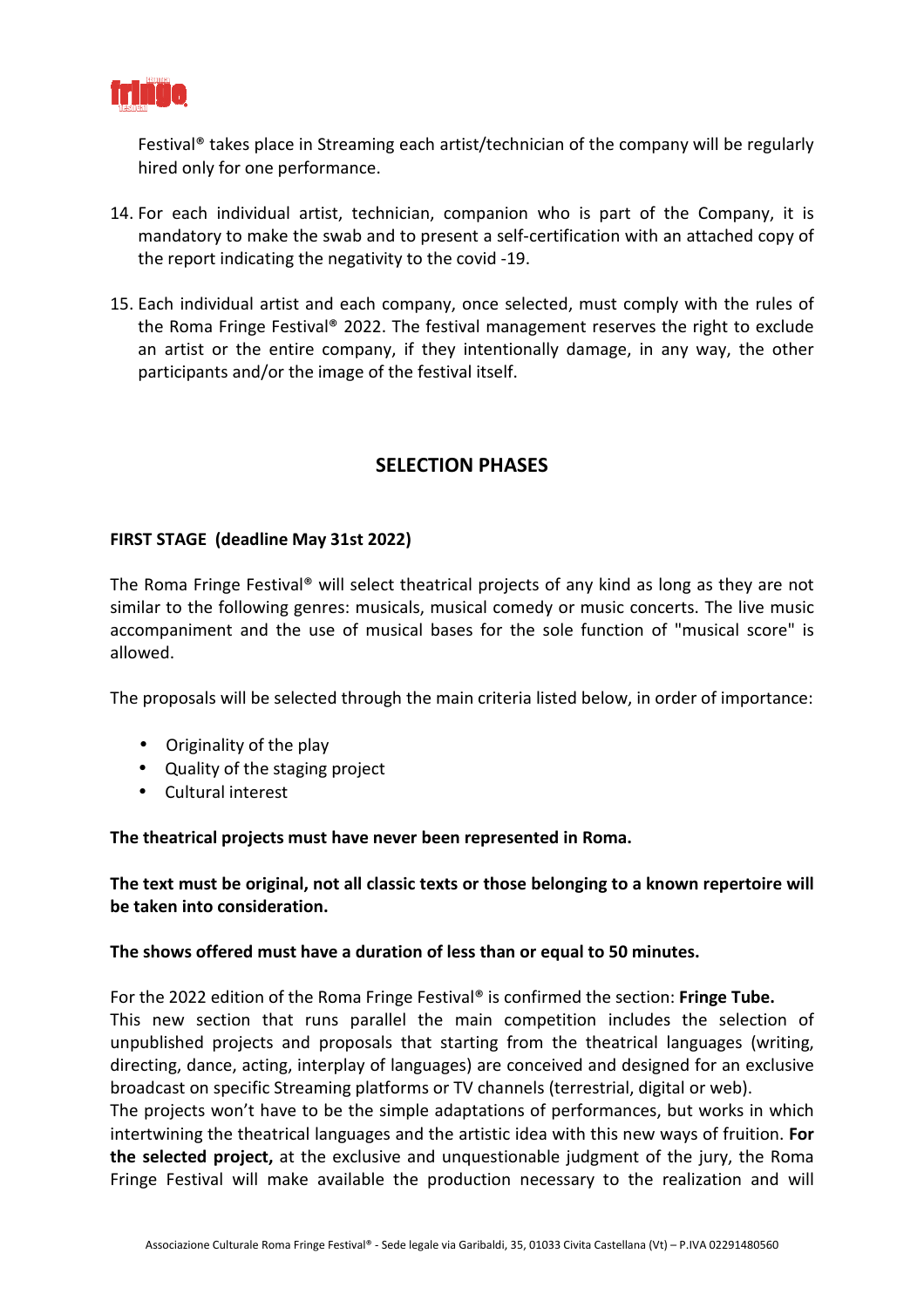

undertake to broadcast it on the main national and international specific platforms. Any eventual proceeds will be of the company.

To participate in the first phase of the selection, it is sufficient to download the Announcement on the website **www.romafringefestival.it**

The participation fee is €60.00 for secretarial expenses and registration fee to The Roma Fringe Festival® 2022, to be paid by bank transfer to:

 Associazione Culturale Culturale Roma Fringe Festival Banca di Credito Cooperativo Cooperativo di Roma ag.108 Codice IBAN: IT55X0832773030000000002504

REASON: registration fee "company name and title of the show" Roma Fringe Festival 2022 or "company name, project name, Fringe Tube 2022 category" (NB: the same name of the company indicated in Part B of this form must be  **inserted between the quotation marks)** 

So you will have to arrange to send the report of the €60.00 transfer and the necessary material for the purposes of the selection by e-mail to selezione@romafringefestival.it

#### **NECESSARY MATERIAL REQUIRED REQUIRED FOR SELECTION - TO BE SUBMITTED**

| $\mathbf{1}$   | Announcement of participation duly completed and signed by the legal representative<br>of the company. Part A and Part B.                                                                                                                                                                         |
|----------------|---------------------------------------------------------------------------------------------------------------------------------------------------------------------------------------------------------------------------------------------------------------------------------------------------|
| $\overline{2}$ | Photocopy of the identity document, e-mail and phone number of the contact person<br>of the proposed project.                                                                                                                                                                                     |
| 3              | <b>Project of the show</b> with a brief explanatory synopsis and artistic cast. It is also<br>mandatory to send photos, videos or web links that can facilitate the understanding of<br>the staging*.                                                                                             |
|                | For the <b>Fringe Tube</b> category is required:<br>- a project with a brief explanatory synopsis, artistic cast, technical cast;<br>a detailed description and use of audio / video technologies.<br>$\overline{\phantom{0}}$<br>*None of the materials sent for the selection will be returned. |
| 4              | Biography and/or curriculum vitae of each artist.                                                                                                                                                                                                                                                 |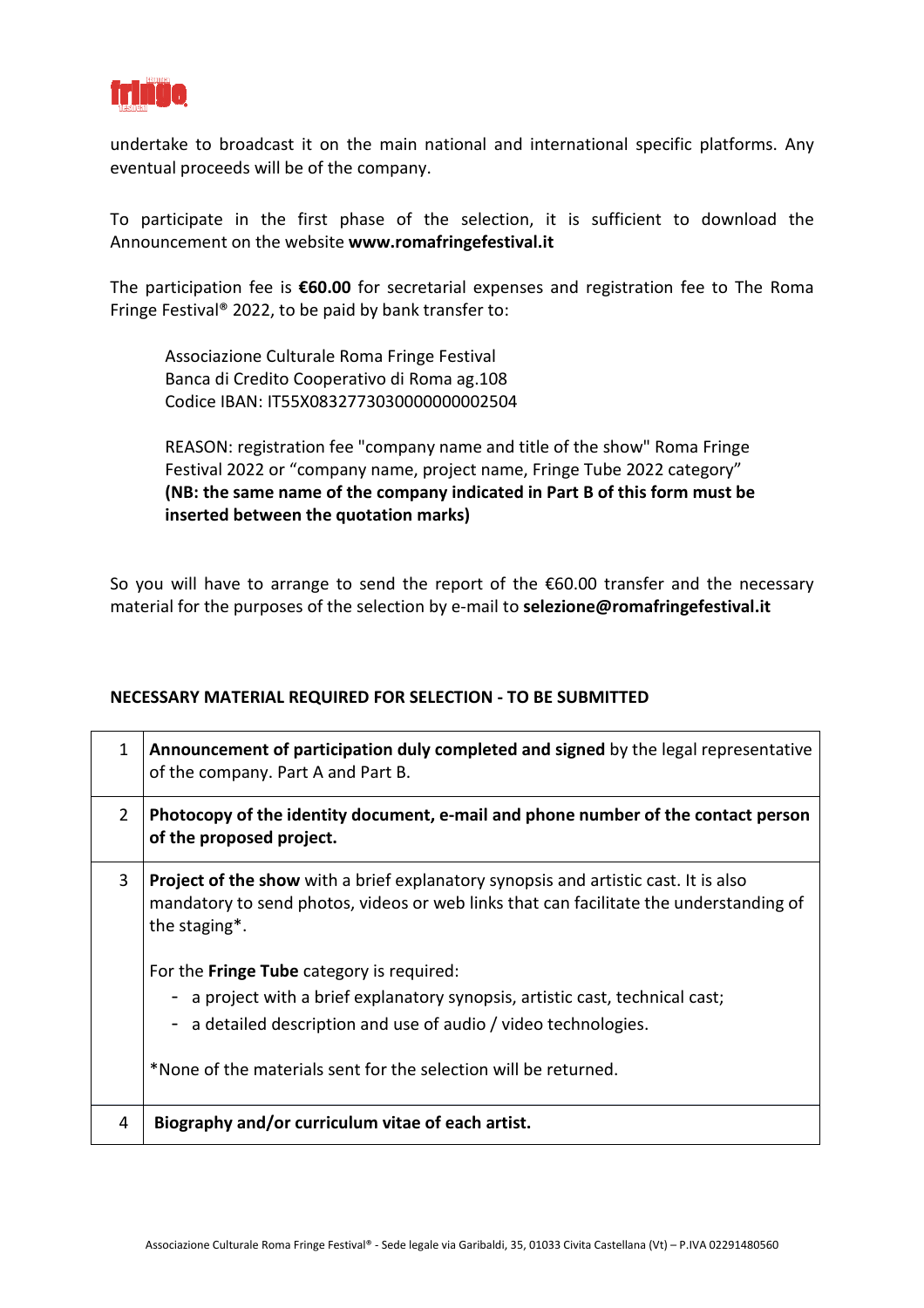

Failure to submit the requie material and the absence of the requirements will result in exclusion from participation to the Roma Fringe Festival® 2022. The decision taken by the selection committee is unquestionable and final.

### The deadline for presenting the material required for selection is May 31st 2022 at **midnight.**

**THE REGISTRATION FEE WILL NOT BE RETURNED EVEN IN CASE OF NON-SELECTION. SELECTION.**

### **SECOND STAGE (deadline 15th June 2022)**

By June 15th the participating artists and companies will be contacted to communicate the possible positive result of the selection. Once the shows for the Roma Fringe Festival® 2022 have been selected, no later than June 20th 2022 the companies or individual artists will have to confirm their presence by signing a private agreement according to the same rules contained in this announcement.

#### N.B.

From June 15th to June 20th all the companies has the chance to get picked in case of defections between the selected companies.

**No later than June 20th 2022, 2022, any SIAE documentation for the staging** and your tax information for the hiring must be provided to our secretariat (NB in case of text or music not protected or in case of author not registered with SIAE, will be sufficient a release form).

The individual theatrical productions are directly responsible for any mistakes or lack of communication to the bodies responsible, relieving the Roma Fringe Festival® from any responsibility.

Once the participation has been accepted and the private agreement has been signed, the artists and the selected companies will not be able to withdraw from the commitment assumed (except for due of force majeure and in any case regulated by the regulations in force concerning public performances). The waiver or failure to participate in the Roma Fringe Festival® 2022 involves the payment of a penalty of €300.00.

The organizing secretariat of the festival is available for any clarifications and details on the subject at segreteria@romafringefestival.it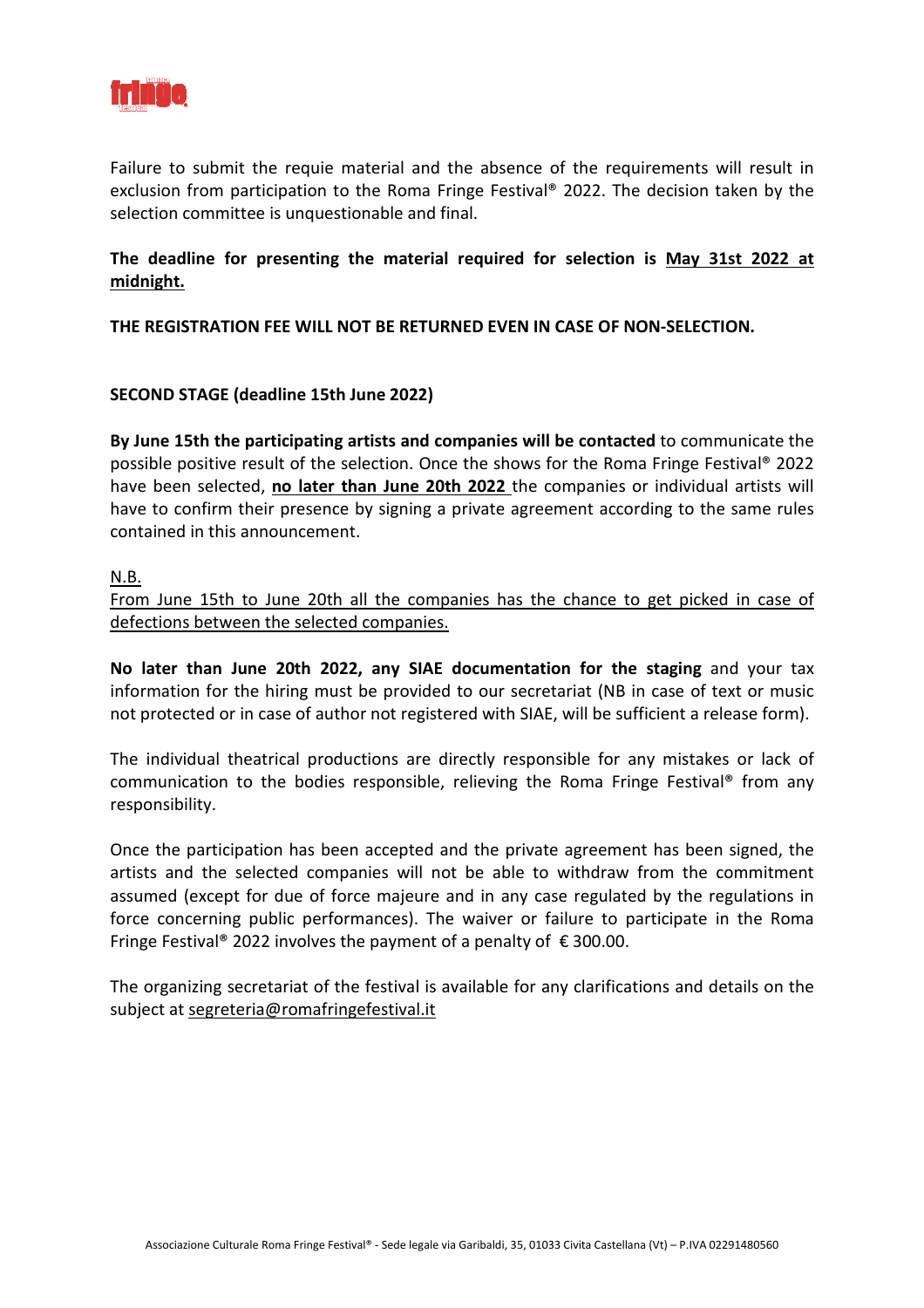

## **The The Roma Fringe Festival® 2022**

The Roma Fringe Festival® 2022 will take place in Roma at Teatro Vascello from July 11th to July 24th. Any selected company will perform twice in two consecutive days. The company must adhere to the location, times, and days determined by the organization, under penalty of cancellation of the show.

The company/artist must guarantee a preparation that has has assembly/disassembly times not exceeding 20 minutes each (NB the total amount of time available between one show and another will therefore be 40 minutes). Any delay will result the cancellation of the show. Furthermore, it will not be possible to leave any objects on site, so a light scenic layout is strongly recommended. Any company will have also 50 minutes to set the lights of the show.

The 30% of the collection of the performance will be paid to the legal figure producing the show (cultural association, srl, sas.), which will independently manage its fiscal situation. The ticket price will be € 10.00.

The production of the Roma Fringe Festival® 2022 will retain a 70% share as a proportional reimbursement of expenses for the production of the event.

### It is excluded from the distribution the proceeds of the final evening scheduled for July **26th.**

With the regard to the Government's provisions to prevent the Covid 19 spread, which provide for the closure of the theaters, in the event that the performances with the presence of the public be prevented, the entire program of the Roma Fringe Festival 2022 will be broadcast in free streaming and will not be paid any collection to the companies. For the two performances planned for the competition, each artist/technician (a maximum of 5) of each company will be regularly hired according to the Contract of minimum wage (Inps ex Enpals and Paycheck). In the event that the Roma Fringe Festival® 2022 takes place in Streaming each artist/technician of the company will be regularly hired only for one performance.

The votes of the jury, made up of the directors or their delegates of the Theaters who have joined the Zona Indipendente® project - 12theaters - and more precisely:

- 1. Teatro Vascello, Roma;
- 2. Civitafestival; Civita Castellana (VT);
- 3. Teatro Manzoni, Calenzano Calenzano (FI);
- 4. Teatro Carichi Sospesi, Sospesi, Padova;
- 5. Teatro del Loto, Ferrazzano (CB)
- 6. Teatro Fulvio, Guiglionesi Guiglionesi (CB)
- 7. Teatro delle Temperie, Calcara (BO);
	- 8. TMO, Palermo;
- 9. Teatro Verdi, Muggia Muggia (TS);
- 10. Piccolo Teatro della Città di Catania;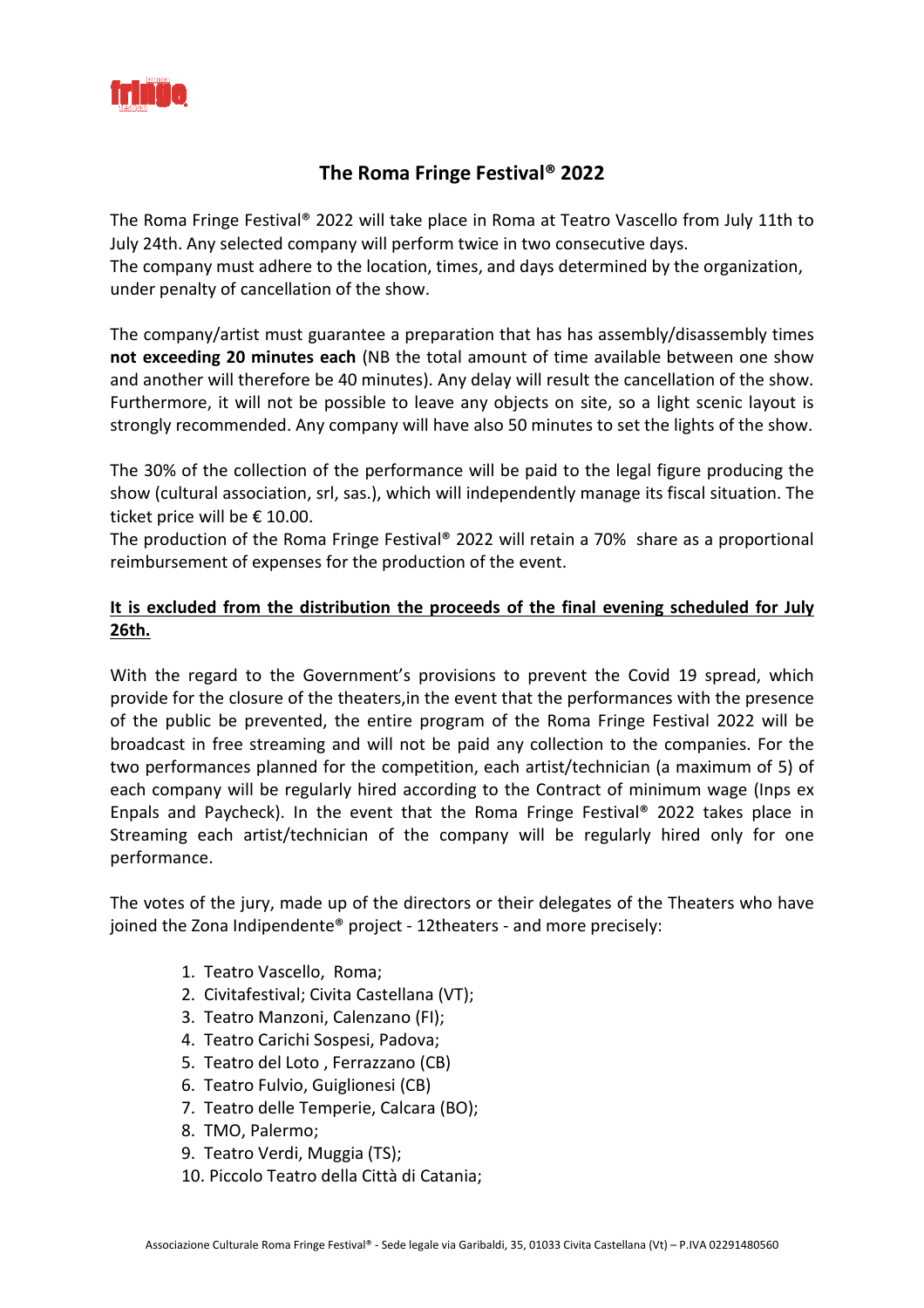

- 11. Teatro Nest, Napoli;
- 12. Kitchen Teatro Indipendente, Vicenza;

will decide the selection of the 3 companies or single artists that will have access to the final and will also award the awards for Best Dramaturgy, Best Director, Best Actress, Best Actor, Special Off, consisting of a certificate that attests the title won.

The Jury panel of the Spirit Fringe and Fringe Tube categories is made up of the organizers of the Festival.

The 3 finalist companies or single artists will then have a further performance available during the final on July 26th at the Teatro Vascello in Roma, before a jury selected to decree the single winner of the Best Show Roma Fringe Festival® 2022. This jury consists exclusively of: Manuela Kustermann (president of the jury), Raffaella Azim, Pierpaolo Sepe, Valentino Orfeo, Italo Moscati, Pasquale Pesce, Antonio Rezza e Flavia Mastrella, Ferruccio Marotti.

One of the 3 finalists will receive the **Critics Award,** assigned by critics and accredited journalists, and the Alessandro Fersen Award assigned by the Alessandro Fersen Foundation.

Please note that if the show should be canceled for reasons not dependent on the organization, the Roma Fringe Festival® will not be required to pay any compensation.

### **THE AWARDS**

All the awards will be consegne during the final on July 26th 2022 at the Teatro Vascello in Roma.

**The Roma Fringe Festival® 202 2022 Best Show Award consists of:** 

- access for the winning company as Italian representative to the San Diego Fringe Festival (USA), to be agreed later for the following season. The costs of the trip ARE **COVERAGE FOR A MAXIMUM MAXIMUM OF €1,000.00** by the Roma Fringe Festival®.
- Tour of 12 Italian dates for the 2022/2023 season (one for each theater of the Zona Indipendente® network). Travel expenses, meals, accommodation (up to 5 people) for each date are charged to the theater that hosts the show in its season 2022/2023. The collection relationship with the host theater is established in the 70/30 or 50/50 modalities depending on the methods applied and administrative management criteria of the host theater. The collection received by the companies is net of any SIAE costs deducted. The data sheet is charged to the host theater. For the companies that come from other countries (whose activity takes place outside Italy)the hospitality of the host theaters do not cover travel costs.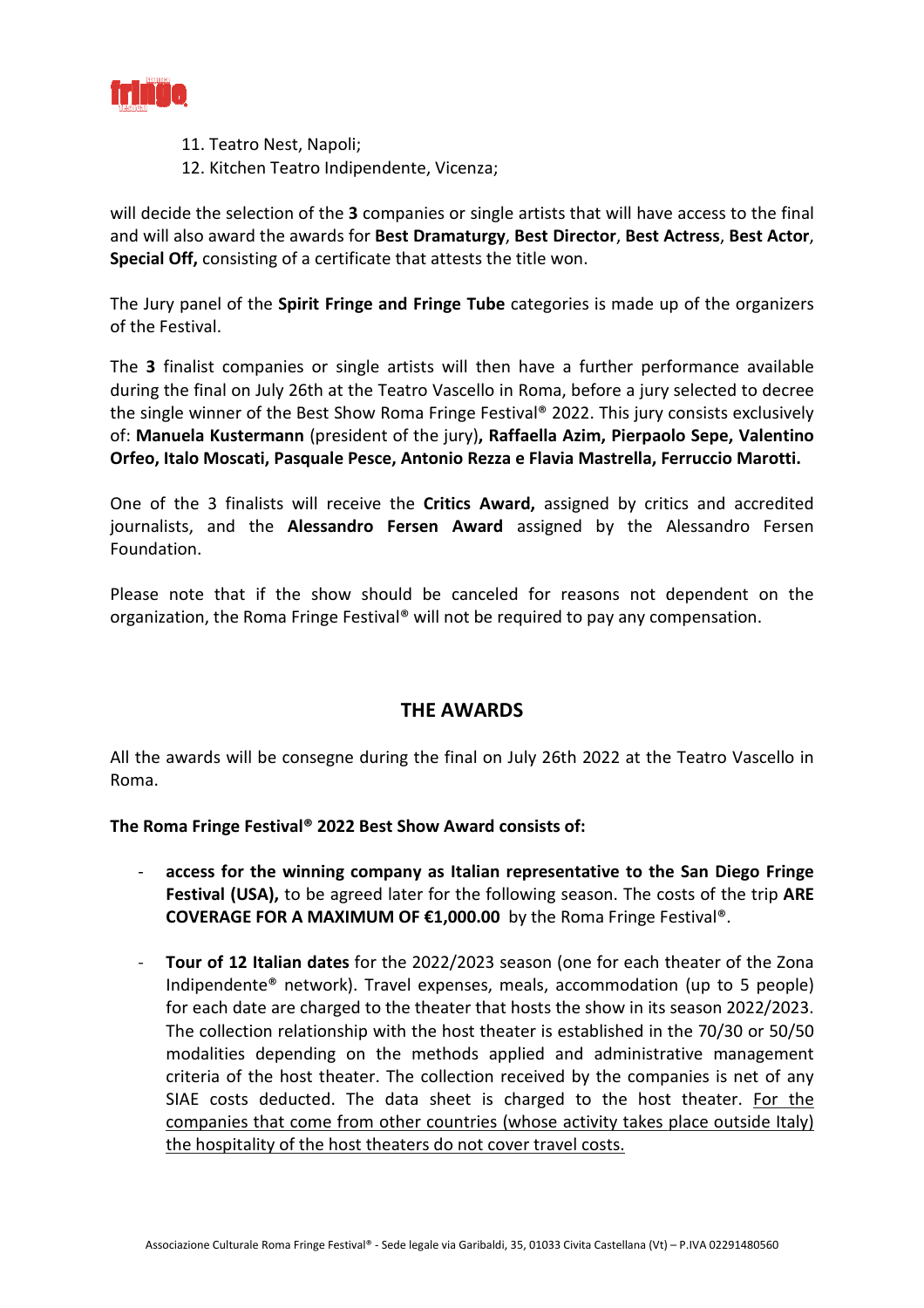

## **TECHNICAL TECHNICAL AND LOGISTIC SUPPORT**

The stages will have minimum dimensions of 8m x 6m, with 300 seats. The data sheet can be downloaded from the site www.romafringefestival.it on the location page. The participating companies must follow the data sheet provided by the organization.

In case it is necessary, the production of the Roma Fringe Festival<sup>®</sup> will immediately provide useful numbers for economic housing, additional technicians, practice rooms and means of transport.

## **PROMOTION PROMOTION and SELF-PROMOTION**

The organization has not any exclusive rights to the communication of the shows within the Roma Fringe Festival®. The Roma Fringe Festival® will strive to activate its promotion in the best way through the appropriate channels of information, relative to the entire festival but, to meet the needs of each individual participant, the central press office will not hold the exclusive of communication.

Each company is encouraged to activate its own promotion aimed at its show and its own participation in the festival. It is therefore encouraged an **active participation** by each company in the promotion of individual shows and also in the dissemination and promotion of the event in the best possible way, through the appropriate channels, for the best communication of every single staging.

Each artist or company will have a wide visibility on the official website www.romafringefestival.it, in order to promote the show through a canne already structured and disseminated in all press media.

Each company and show will be included in the entire press material spread through the Central Press Office.

For acknowledgment,

Place and date:

For the Company

Yours faithfully,

Artistic Director

Fabio Galadini

Signature